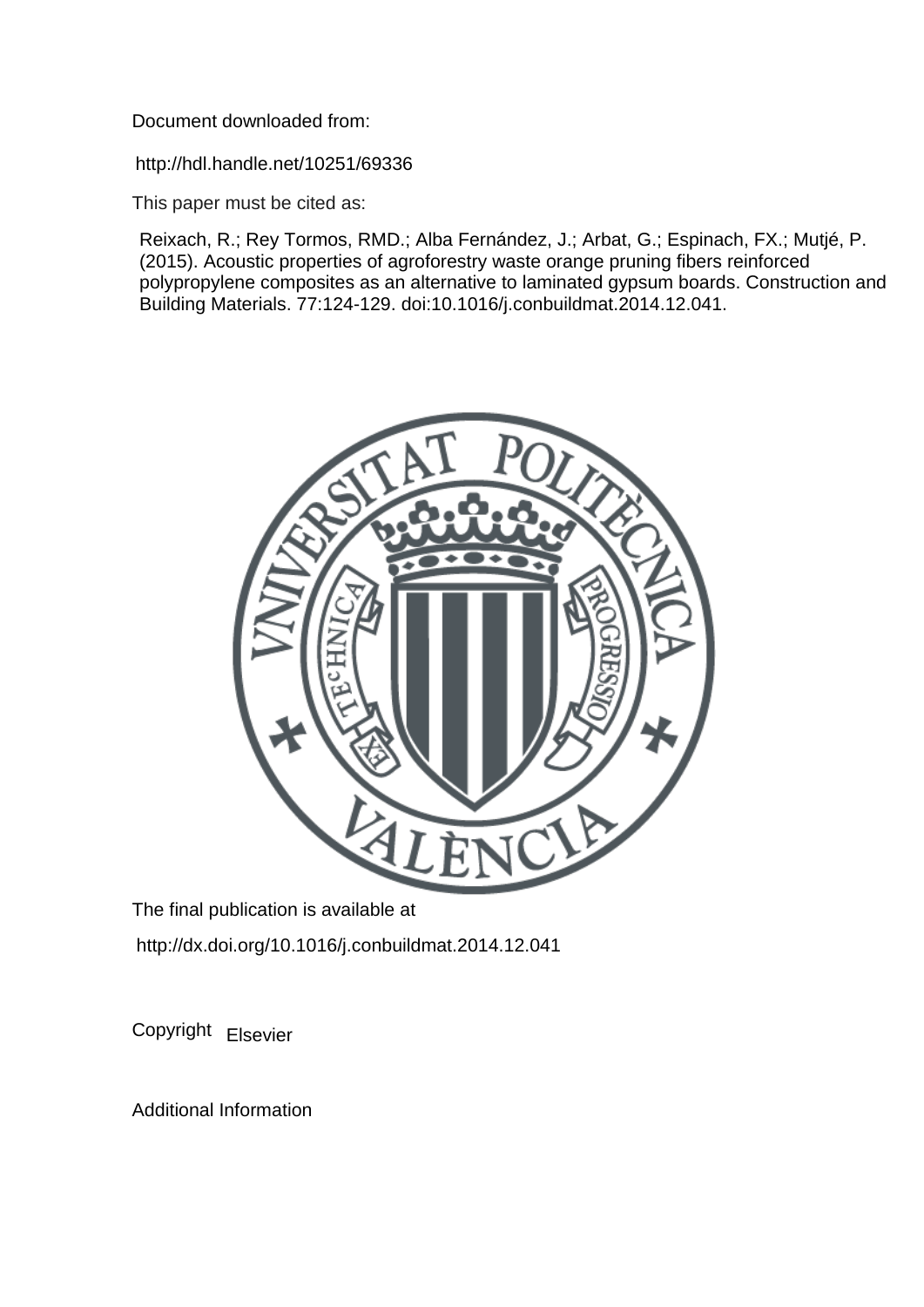Acoustic properties of agroforestry waste orange pruning fibers reinforced polypropylene composites as an alternative to laminated gypsum boards.

5 Reixach, R.<sup>a</sup>, Del Rey, R.<sup>b</sup>, Alba, J.<sup>b</sup>, Arbat, G.<sup>c</sup>, Espinach, F.X.<sup>d\*</sup>, Mutjé, P.<sup>e</sup>

6 <sup>\*</sup> Escola Politecnica Superior. Avda. Lluis Santalo, s/n, 17071 Girona, Spain.

[Francisco.espinach@udg.edu,](mailto:Francisco.espinach@udg.edu) tlf. +34 972 418 920, FAX +34 972 418 399

- 8 <sup>a</sup> Department of Architecture and Construction Engineering, University of Girona
- (Spain)
- 10 <sup>b</sup>Universidad Politecnica de Valencia, Centro de Tecnologías Físicas: Acústica,

Materiales y Astrofísica, Escola Politecnica Superior Gandia, Valencia, Spain

12 <sup>C</sup>Department of Chemical and Agricultural Engineering and Agrifood Technology

(EQATA). University of Girona (Spain)

14 <sup>d</sup>Design, Development and Product Innovation, Dpt. Of Organization, Business

Management and Product Design, University of Girona (Spain).

16 <sup>e</sup> Laboratory of Paper Engineering and Polymer Materials, Dpt. Of Chemical

Engineering, University of Girona (Spain)

# **Abstract**

 The present paper investigates the acoustic properties of natural fiber reinforced composites. Fibers from orange tree pruning were obtained and subject to different treatments in order to obtain mechanical, thermomechanical and chemi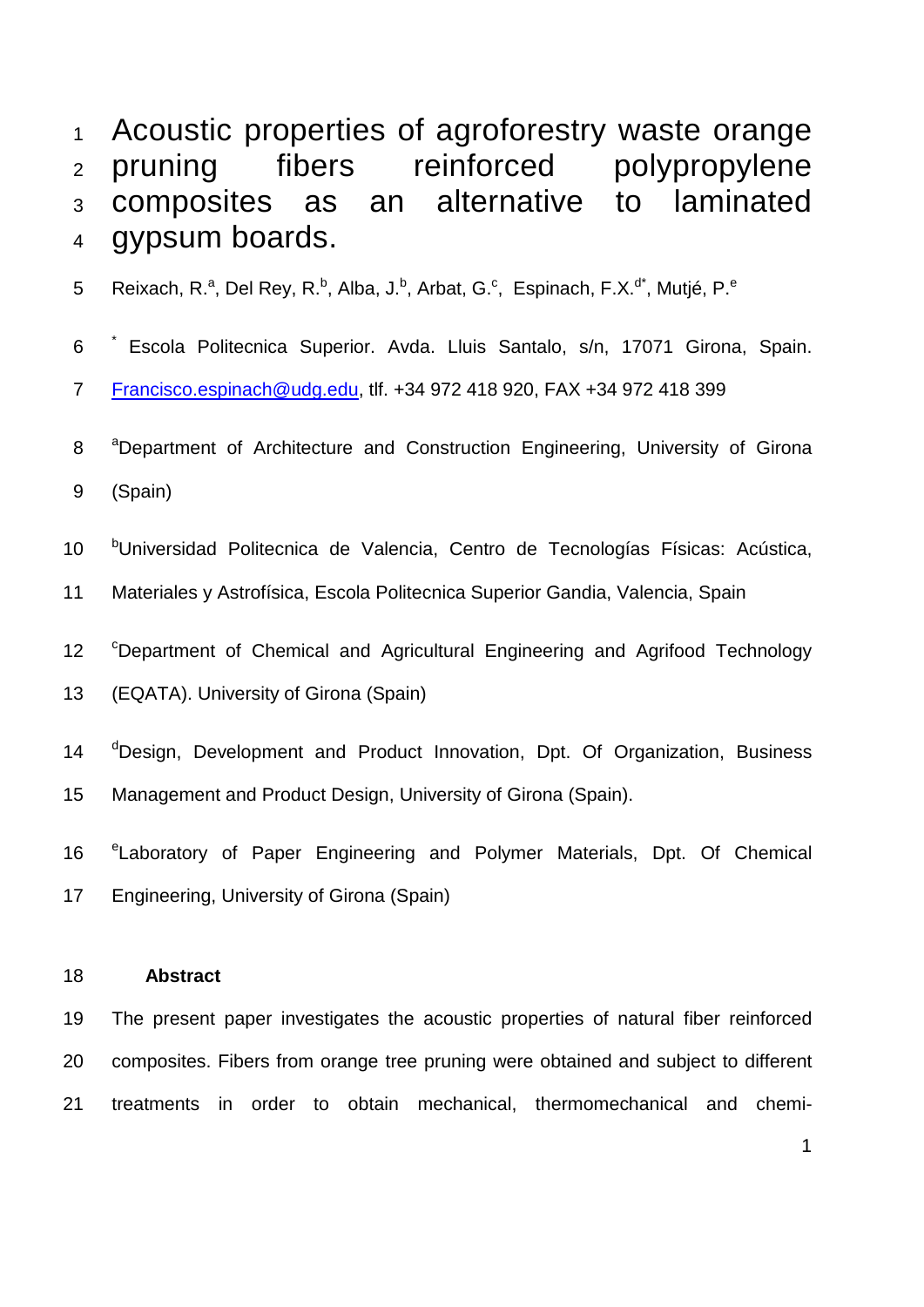thermomechanical pulps. These pulps were used as reinforcement for a polypropylene matrix. The obtained composite materials were submitted to acoustical tests in an impedance tubes device. The transmission losses obtained against the fiber content were obtained and discussed. Latter it was researched the influence of the fiber treatments on the soundproof characteristics. A numerical method was used to preview the acoustic insulation of the materials against the sound frequency. Finally the results were compared with that of the most usual lightweight soundproof solutions.

*Keywords:* Soundproofing, Natural fiber composites, Agroforestry recycling

#### **1 Introduction**

 Noise is considered one of the worldwide biggest polluters [\[1,](#page-17-0) [2\]](#page-17-1). In the 90's, the World Health Organization (WHO) provided worrying data about that kind of pollution in the United States: about 40% of the population were exposed to road traffic noise with an equivalent sound pressure level exceeding 55 dB(A) daytime and 20% were exposed to levels exceeding 65 dB(A). More than 30% were exposed at night to equivalent sound pressure levels exceeding 55 dB(A) which is disturbing to sleep. In the recent decades, the society progressed significantly, from industrial, technological and social points of view. Most of the actions made by the human beings in relation with the industry, the use of new technologies, or in their day to day interactions with the environment are a cause of noise. Therefore, noise pollution remains a matter to be resolved. The effects on the health due to noise exposure are well known [\[3\]](#page-17-2). Most health effects are of a sensorial kind as stress, leading to high blood pressure, coronary heart disease, stroke, and other. In most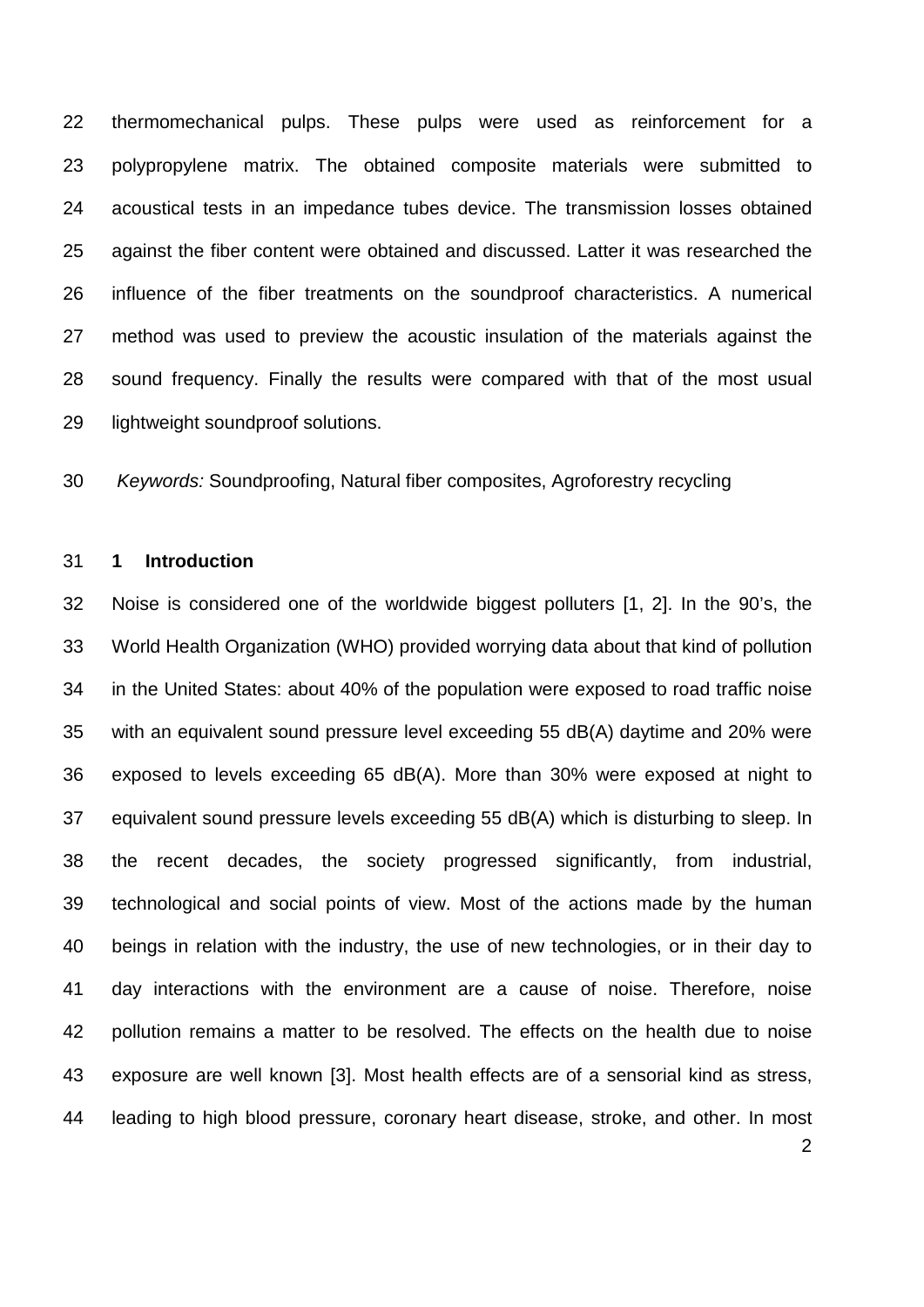cases the diagnosis is not immediate, aggravating the situation further. Sound insulation is one of the techniques used to reduce the effects of noise in the cited cases. However, the problem is not completely solved and needs further research to find new materials capable of improving the performance of the conventional solutions [\[4-6\]](#page-18-0) In the case of buildings, the most used solutions are light materials as the laminated gypsum boards. Construction materials as lightweight aggregate concrete have been researched and its acoustic properties have been characterized [\[7\]](#page-18-1), but, to the best knowledge of the authors, the proposed agroforestry waste reinforced composites have been not studied.

 On the other hand, there is a need for new and innovative materials capable to satisfy new requirements as lightness, sustainability and cost efficiency [\[8-11\]](#page-18-2)… Composite materials are a very active research field, and the source of many engineering solutions. As an example, natural fiber reinforced composites provide a way to recover and add value to agro-forestry wastes, avoiding its incineration and 59 the resulting generation of  $CO<sub>2</sub>$ . For this research, the use of orange tree pruning as reinforcement for composite materials can reduce the need for burning, provide low cost alternatives to wood fibers, and extend the value chain for the agricultural industry [\[12\]](#page-18-3).

 The main advantages of using lignocellulosic fibers, instead of mineral fibers, as reinforcement of polyolefin matrices are; their high specific mechanical properties, good aspect ratios, low equipment abrasion during preparation and manufacturing, high availability, low density, and comparatively low cost per volume basis [\[13\]](#page-18-4). The last of the potential advantages is clear, as orange tree pruning are agro-forestry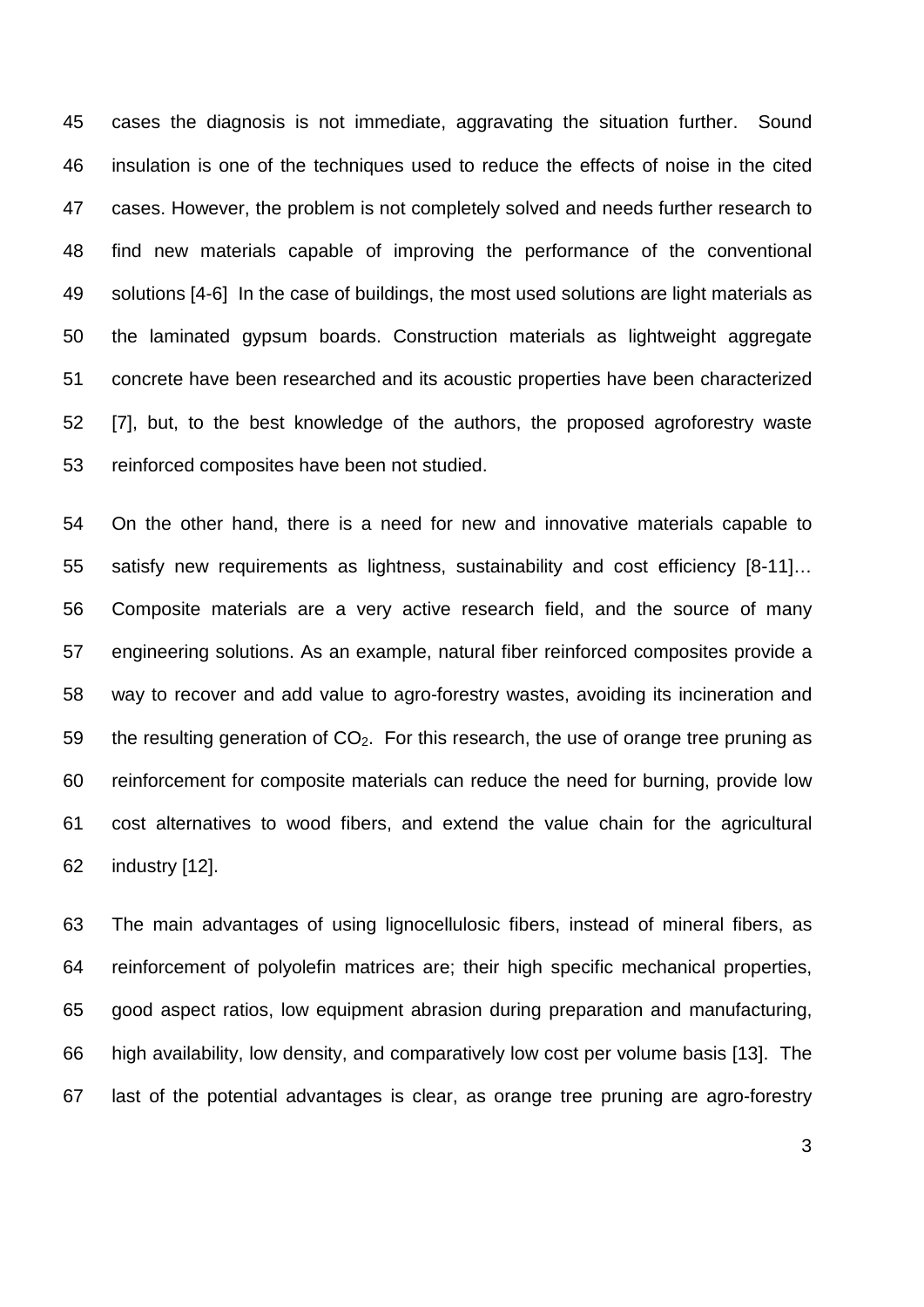wastes with any value. Moreover, the composite materials reinforced with natural fibers, as orange tree pruning, could be considered almost 100% recyclable, as recovering energy by incineration is possible.

 In many of the States of the European Union the basic quality soundproofing levels that all the buildings and installations must achieve are regulated. Hence, all the proposed solutions must be adapted to these regulations. The norms include materials and procedures to correctly obtain the targets, as well as the tests to be performed, to prove the quality of the results. While some of the regulations are informative, some others are mandatory, setting bounds for the insulation, limit values for the reverberation time and installation vibrations. The energy savings must be also noted, having in account the guidelines to obtain buildings with an envelope that limits the energy demands to obtain a correct thermal comfort. Moreover, Directive 89/106/CEE-construction products, and Regulation UE n. 305/2011, that is applicable from July 2013 and must be developed by the member countries, adds in one of the annexes the regard to the use of sustainable and natural resources. The annex establishes that new building works must be designed, build and demolished in a way that the use of natural resources is sustainable and ensure: a) the reuse and recycling of all the materials after the building is demolished, b) the durability of the building and c) the use of raw materials and secondary materials must be compatible from an environmental point of view. In that context it is possible to propose real sound-proofing solutions, based on the studied composite materials, with application to new building works and to building rehabilitations.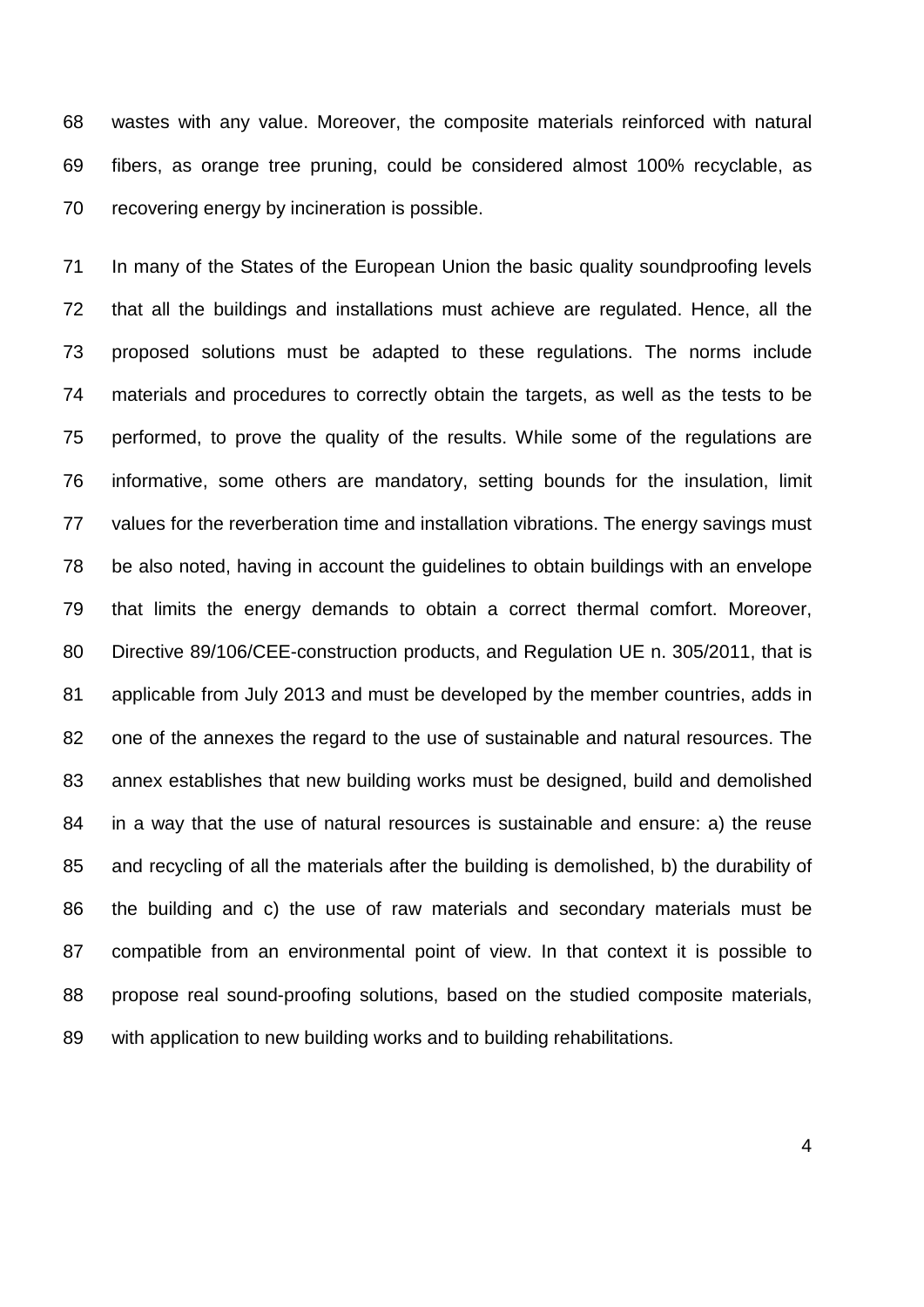In this work, mechanical pulp (MP), thermomechanical pulp (TMP), and chemi- thermomechanical pulp (CTMP) from orange tree pruning were used to prepare composite materials, formulated with a 20 to a 50 wt% of MP, TMP, and CTMP as reinforcement of a polypropylene (PP) matrix. The acoustic properties, against aerial noise, of single layer soundproof elements made with the formulated composites are tested and discussed. The objective of the research is finding the influence of the percentage of reinforcement on the acoustic properties of the composite materials. It was also researched the influence of the chemical treatments on such properties. The researched materials showed themselves light and feasible solutions for soundproofing against aerial noise, and a clear alternative to the conventionally used laminated gypsum boards.

#### **2 Materials and methods**

#### *2.1 Materials*

 The composites were prepared using polypropylene (PP) homopolymer (Isplen PP099 G2M) with an average melt flow rate (230 ºC; 2.16kg) of 55 g per 10 min and a density of 0.905 g/cm3, kindly provided by Repsol-YPF (Tarragona, Spain). Polypropylene functionalized with maleic anhydride (MAH-PP) (Epolene G3015) with an acid number of 15 mg KOH/g and Mn of 24800 Da was acquired from Eastman Chemical Products (San Roque, Spain). Biomass from orange tree pruning fibers (OPF) obtained from seasonal tree pruning was supplied by Mas Clara de Domeny (Girona, catalonia, Spain). Other reactants were used: Diethyleneglycol dimethyl ether (diglyme) was supplied by Clariant and was used as dispersing agent. Decahydronaphthalene (decalin) (190 ºC boiling point, 97% purity) supplied by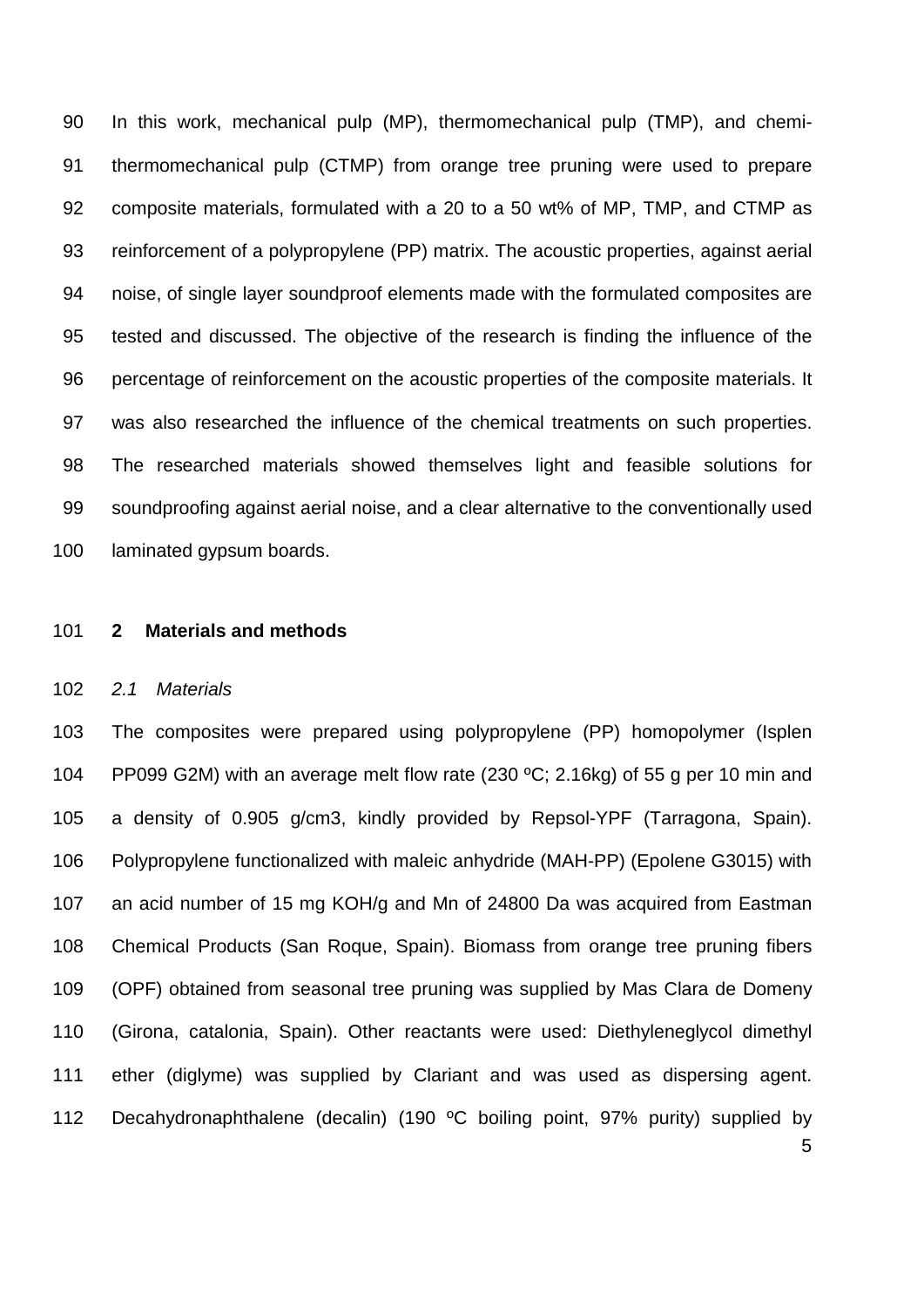Fisher Scientific was used to dissolve the PP matrix in the fiber extraction from composites process. The reactants that were used for fiber treatment are summarized as follows: sodium hydroxide (Merck KGaA, Darmstadt, Germany), antraquinone (Badische Anilin & Soda Fabric AG, Germany) used without any further purification. Pes-Na (polyethene sodium sulfonate) is an anionic polyelectrolyte. Poly-DADMAC (polydimethyl diallyl ammonium chloride) is a cationic polyelectrolyte. Pes-Na 0.001N and Poly-Dadmac 0.001N were supplied by BTG Instruments GmbH (Germany).

### *2.2 Preparation of orange tree pruning derivatives*

 All the biomass from orange tree pruning was submitted to a crushing and classification process. Some OPF samples were submitted to a defibering process under cold aqueous conditions in a Sprout-Waldron equipment to obtain mechanical pulp (MP) with a higher aspect ratio. This process gave almost 100% yield with respect to the starting material [\[14,](#page-18-5) [15\]](#page-18-6). Another OPF sample was submitted to a thermo-mechanical process (vaporization followed by defibering). The OPF were 128 heated to 160 °C for 30 min, and the obtained pulp was rinsed with water and then passed through Sprout-Waldron equipment, resulting in thermo-mechanical pulp (TMP) with an increased reactant surface, and around 95% yield. For OPF chemi- thermomechanical fibers, the OPF were submitted to a sodium/ hydroxide/antraquinone (AQ) cooking process (5% NaOH: 0.1% AQ) in a liquid to fiber ratio of 4:1, working at 160 ºC for 20 min. Afterwards, the slurry was washed and shredded in Sprout-Waldron equipment, giving around 90% yield.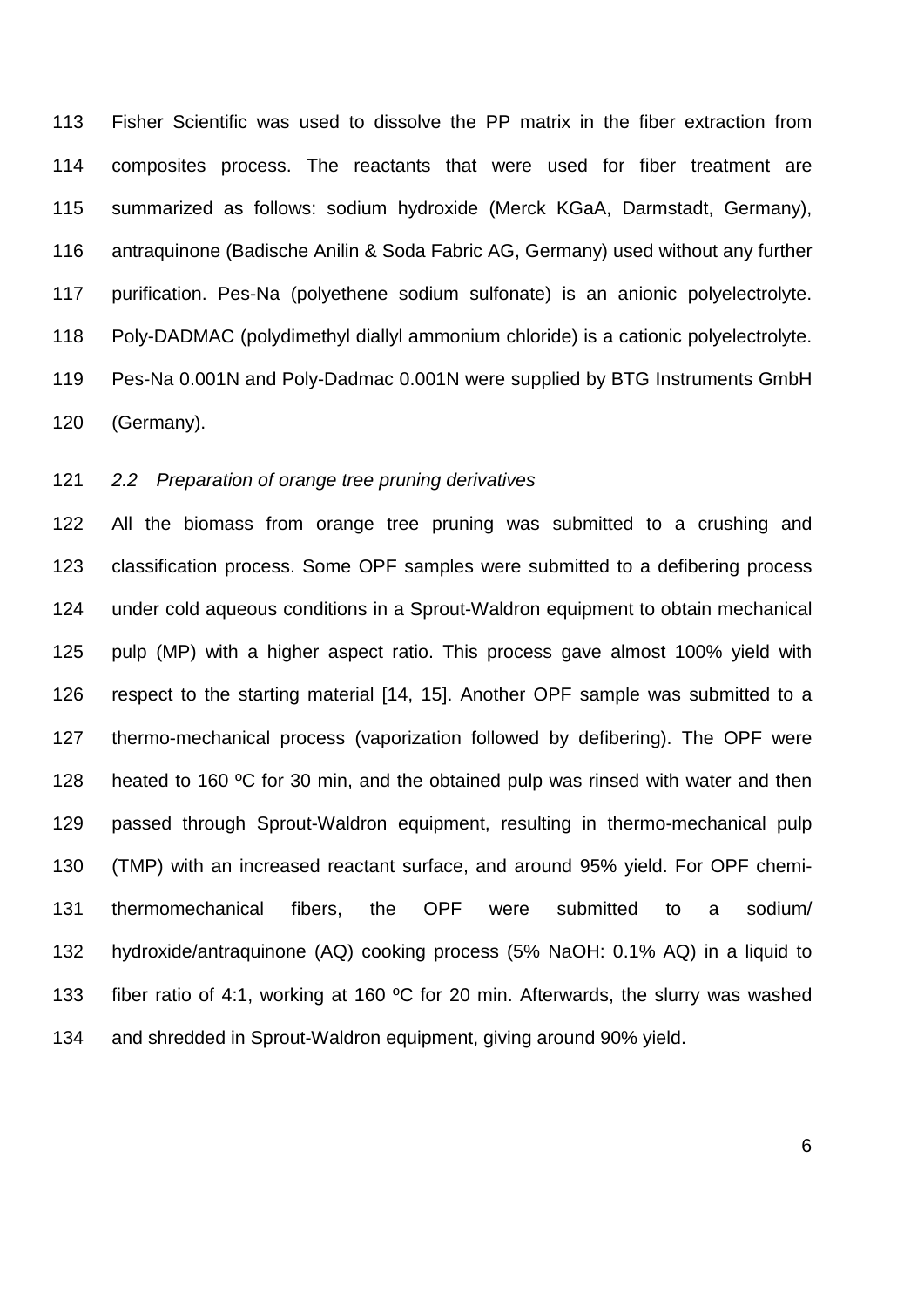### *2.3 Compounding*

 Composite materials comprising 30 to 50 wt% PP/OPF with and without coupling agent were obtained. The materials were prepared in a Brabender® plastograph internal mixing machine. The working parameters were 80 rpm for OPF 139 during 10 min at a temperature of 180 °C. In the case of the coupled composites, the MAH-PP was added to the plastograph with the PP pellets. The resulting blends 141 were ground with a knives mill, dried, and stored at 80 °C for at least 24 h before processing. Materials with 30 to 50 wt% MP from OPF where prepared and will be referred in the text as MP a%, were a% is the OPF content. Similarly composite materials with a 30 wt% of TMP and CTMP from OPF were obtained.

#### *2.4 Composite processing*

 The samples for the tensile test were produced with a steel mould in an injection- molding machine (Meteor 40, Mateu & Solé). Ten test specimens from each obtained composite blend were used for the experiment. The processing 149 temperatures were 175, 175, and 190 °C (the machine has three heating areas), the last corresponding to the injection nozzle. First and second pressures were 120 and 37.5 kgf/cm2, respectively. Standard composite specimen samples (approx. 160 x 13.3 x 3.2 mm) were obtained and used to measure the tensile properties in agreement with ASTM D638.

#### *2.5 Mechanical characterization*

 Prior to the mechanical testing, the specimens were stored in a Dycometal 156 conditioning chamber at 23 °C and 50% relative humidity for 48 h, in agreement with the ASTM D638 standard. Afterwards, composites were assayed in a Universal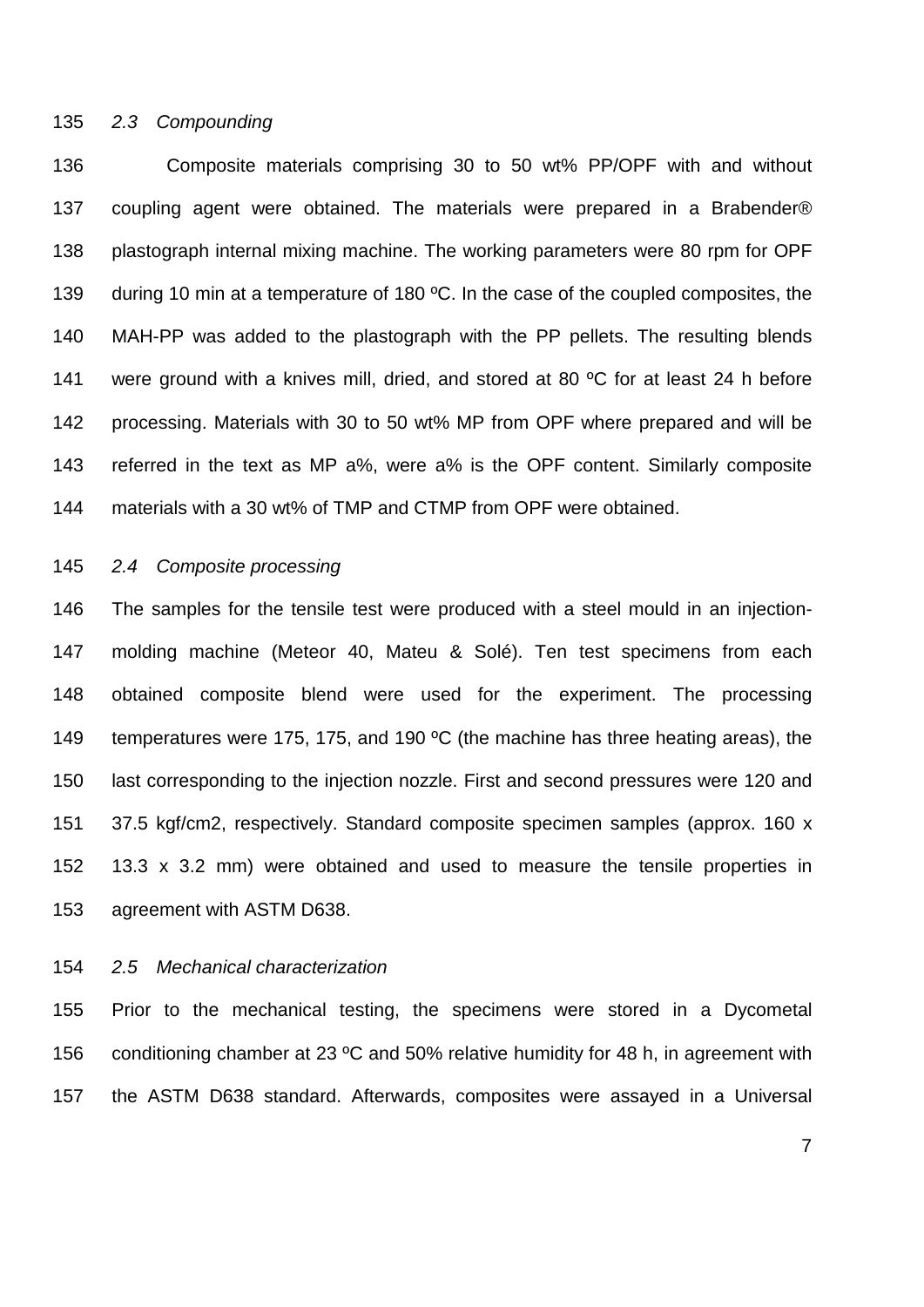testing machine (InstronTM 1122), fitted with a 5 kN load cell and operating at a rate of 2 mm/min. Tensile properties were analyzed by means of dog-bone specimens, according to the ASTM D638 standard. The Young's modulus was obtained with an extensometer. Results were obtained from the average of at least 5 samples.

*2.6 Acoustic characterization*

 The acoustic characterization of the materials is a fast growing research line, mainly due to the expanding services that many companies are required to provide. Some examples are the textile, paper and composite materials industries.

 One of the main acoustic parameters to characterize is the specific flow resistance of the composite materials. There are international norms that provide guidance to measure that parameter (ISO 9053:1991), and as an alternative there are also widely accepted experimental procedures [\[16\]](#page-18-7). The procedure is based on measurements in an impedance tube, as one of the methods to measure the absorption coefficient at normal incidence, described by the cited norm [\[17\]](#page-18-8), a parameter of high interest to acoustically characterize the materials as absorbent. However there are no standard procedures to estimate the transmission losses in materials or panels from the impedance tubes. Nonetheless there are some authors that based their measurements of the transmission losses, and their acoustic characterization of the materials, from impedance tubes tests [\[18-22\]](#page-18-9).

 In the Polytechnic School of Gandia, a new method to measure the transmission losses (TL), based on impedance tubes, was developed and used for that research. The design and development was based on the available literature.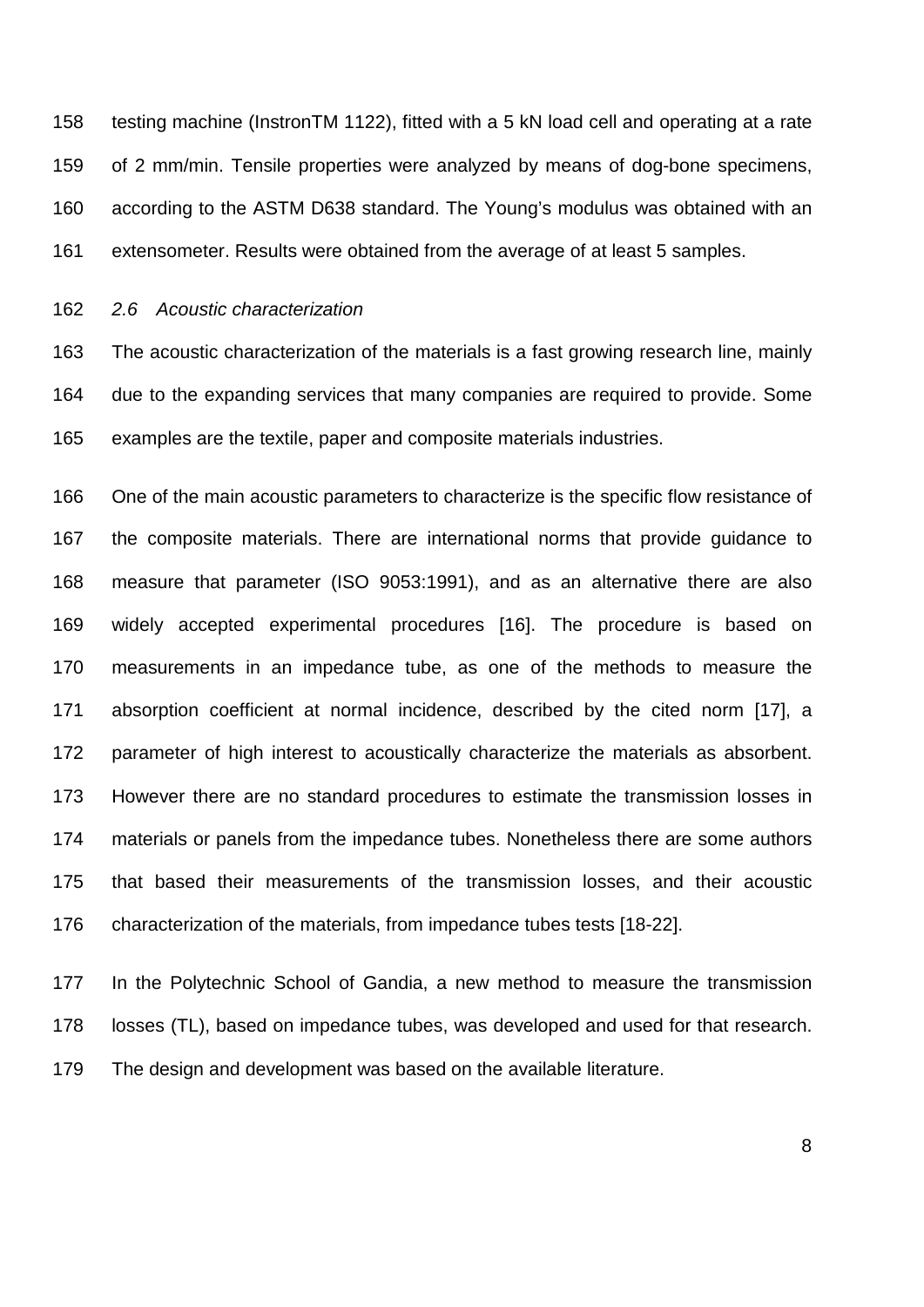The device is based in two impedance tubes used to measure the transmission losses (Fig.1).



#### **Figure 1: Diagram of the device used to meassure the transmission losses**

 The loudspeaker, placed at the end of the tube, generates plane waves. The path followed by these plane waves inside the tube are referenced in figure 1 as A, B, C and D the microphones, two placed in the tube between the loudspeaker and the sample, and two placed at the rear end, between the sample and an anechoic termination. The device represents the description of the transference matrix that represents the incident and reflected waves from the upper and lower pats of the sample. If the matrix coefficients are known it is possible to obtain the *TL* from eq.1:

191 
$$
TL = 20\log_{10} \left| \frac{e^{jks} - H_{12}}{e^{jks} - H_{34}} \right| - 20\log_{10} |H_t|
$$
 (1)

 Where *S* is the distance between the microphones, *H12* and *H34* represent the transference function between the microphones 1 and 2 (preceding the sample), and 3 and 4 (subsequent to the sample) respectively, defined by eq.2:

$$
195 \t H_{i,i+1} = P_{i+1}/P_i \t (2)
$$

196 Were  $P_i$  is the complex acoustic pressure at point *i*, and is measured by the microphones.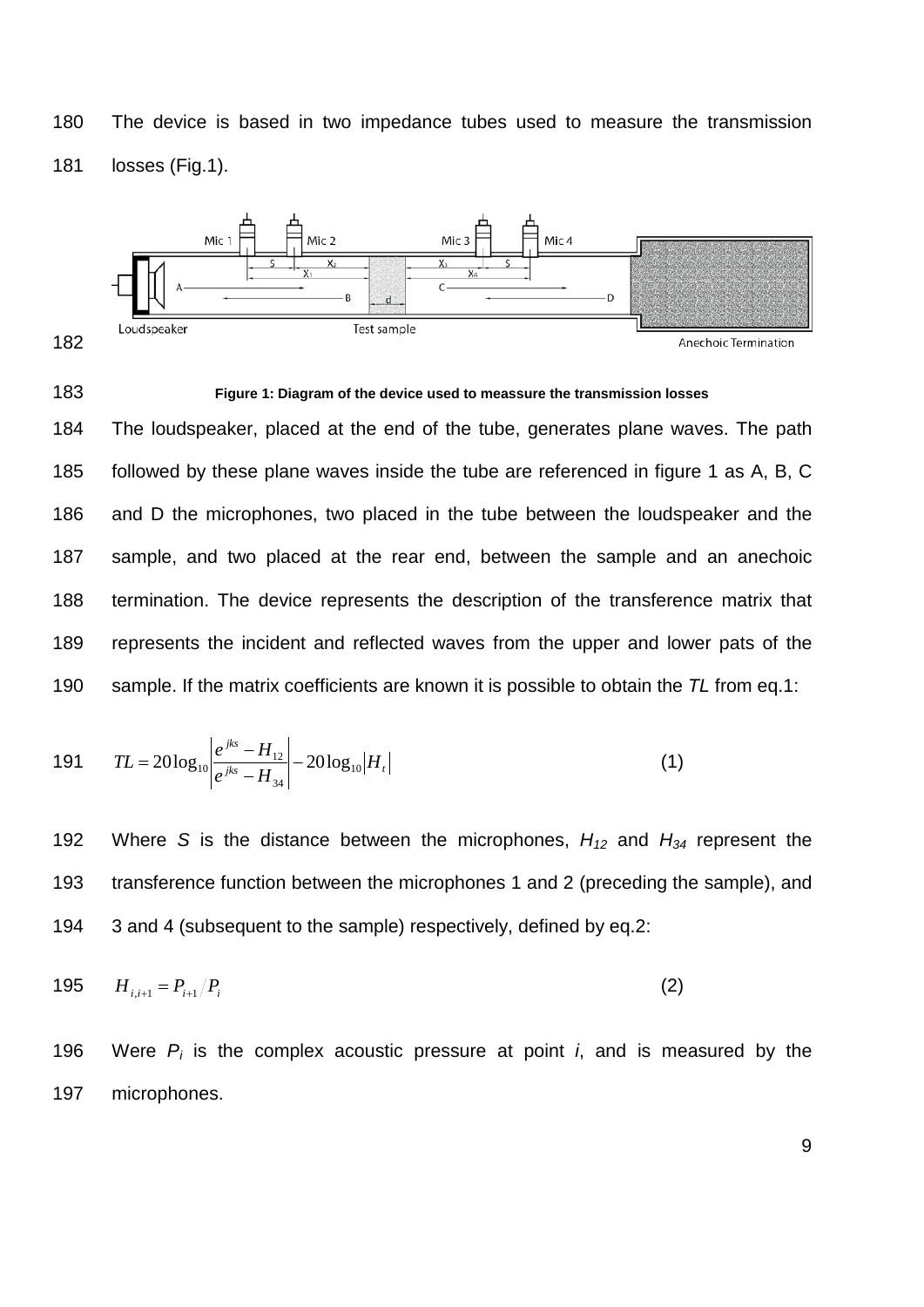198 The relation between the auto spectrums,  $H_t$  is defined by the eq.3:

$$
199 \qquad H_t = \sqrt{|S_d/S_u|} \tag{3}
$$

200 Where  $S_u$  is the auto spectrum preceding the sample and  $S_d$  is the auto spectrum subsequent to the sample, that are obtained by applying Eq 4 and 5.

202 
$$
S_d = P_3 \cdot P_4^*
$$
 (4)

$$
203 \t S_u = P_1 \cdot P_2^* \t\t(5)
$$

204 Where  $P_2^*$  and  $P_4^*$  are the complex conjugates of the complex acoustic pressure at points 2 and 4.

 There are some particularities that define the test facility designed at the Polytechnic School of Gandia. The tube preceding the sample measures 1315mm, and the section subsequent to the sample measures 1233mm. Both tubes have a 40mm 209 interior diameter. The distances  $X_1$  and  $X_2$  were 120 and 80 mm, respectively, and X3 and X4 120 and 80 mm subtracting the sample thickness. The prototype allows for tree different distances between the microphones, while the standard mechanisms allow only two. The distance between the microphones determines the spectrum of frequencies to measure, as it must be ensured a plane propagation wave in the tube (ISO, 1998). In that work, a 32mm distance was used to perform all the measures.

*2.7 Prediction of the acoustic insulation*

 There are a lot of models to predict the acoustic insulation, both for aerial and impact sounds [\[23-27\]](#page-18-10). Many models used to describe the airborne insulation are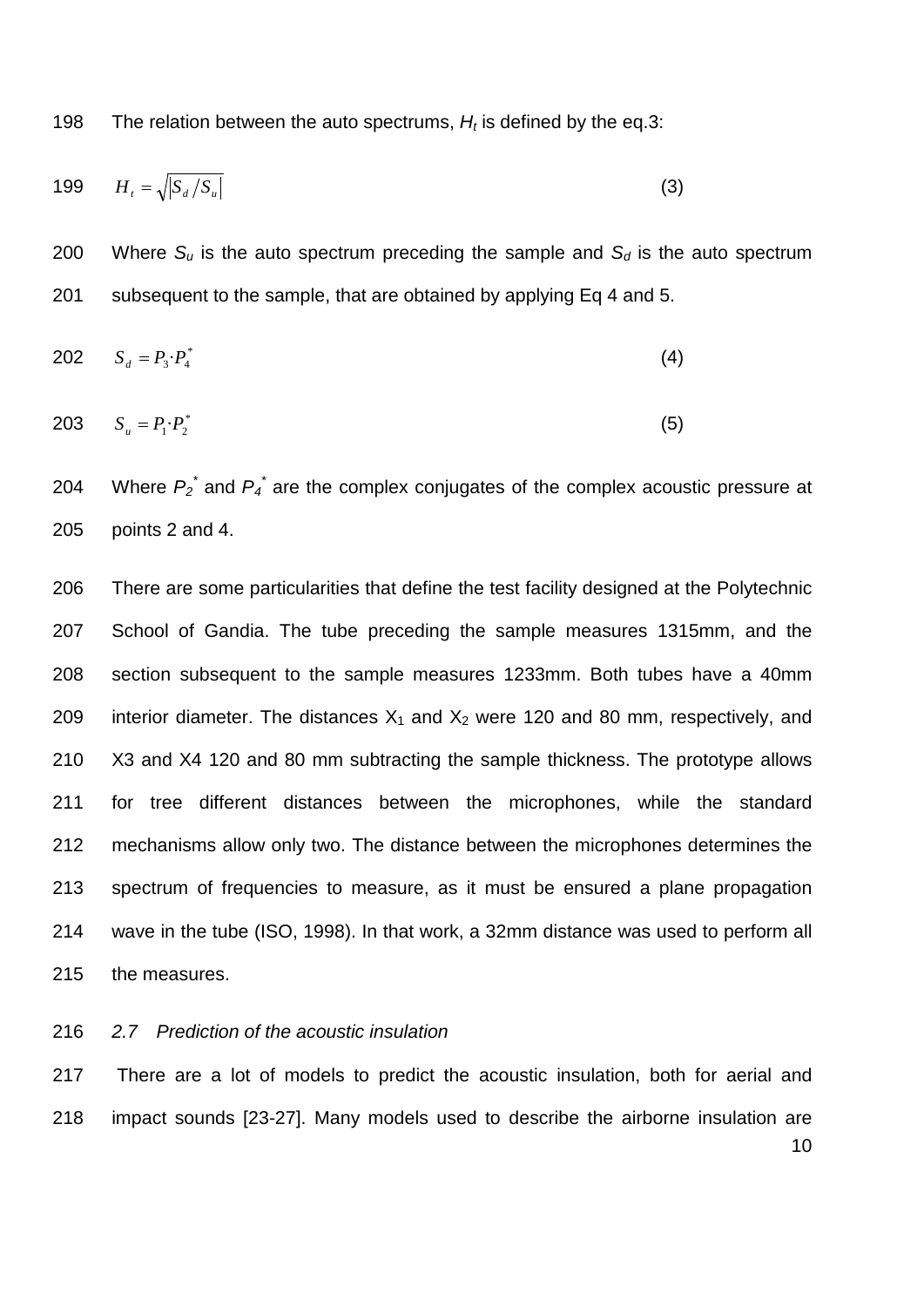based on the coupling effect between the acoustic impedances of the layers of a composite to obtain the global isolation of all the layers. The result is the index of sound reduction (R) or the Transmission Loss (TL) (ISO 10140-2, 2010) (ASTM E90- 09), that could be expressed as a function of the frequency or as a global value.

#### 223 **3 Results and discussion**

224 Table 1 shows the main mechanical properties of the composites, used to perform 225 the acoustic insulation calculations. A 15mm gypsum board has a 10 to 12km/m<sup>2</sup> 226 mass, being slightly lighter than the proposed composite materials.

 All the tested composite materials showed airflow resistance values higher than  $\pm$  1000 kpas/m<sup>2</sup>. The airflow resistance is the resistance experienced by air as it passes through a material. This property is directly related to the capacity of the material to absorb o reflect sound energy. The high values for the airflow resistance shown by the researched composites imply that such materials act as a sound impervious layer.

|     | <b>Material</b>                                       | Young's        | <b>Thickness</b> | <b>Mass</b>          | Critical  |
|-----|-------------------------------------------------------|----------------|------------------|----------------------|-----------|
|     |                                                       | <b>Modulus</b> | (mm)             | (kg/m <sup>2</sup> ) | Frequency |
|     |                                                       | E(GPa)         |                  |                      | (Hz)      |
|     | MP 20%                                                | 2.8            | 15               | 14.8                 | 2372      |
|     | MP 30%                                                | 3.7            | 15               | 14.8                 |           |
|     | MP 40%                                                | 4.3            | 15               | 14.8                 |           |
|     | MP 50%                                                | 5.1            | 15               | 14.8                 |           |
|     | <b>TMP 30%</b>                                        | 3.1            | 15               | 14.8                 | 2600      |
|     | <b>CTMP 30%</b>                                       | 2.9            | 15               | 14.8                 | 2687      |
| 233 | Table 1: Main characteristics of the tested specimens |                |                  |                      |           |

234 The materials showed a slightly toasted color as the amount of reinforcement was 235 increased (Figure 2). Likewise, the microphotography, of the fracture zone shows the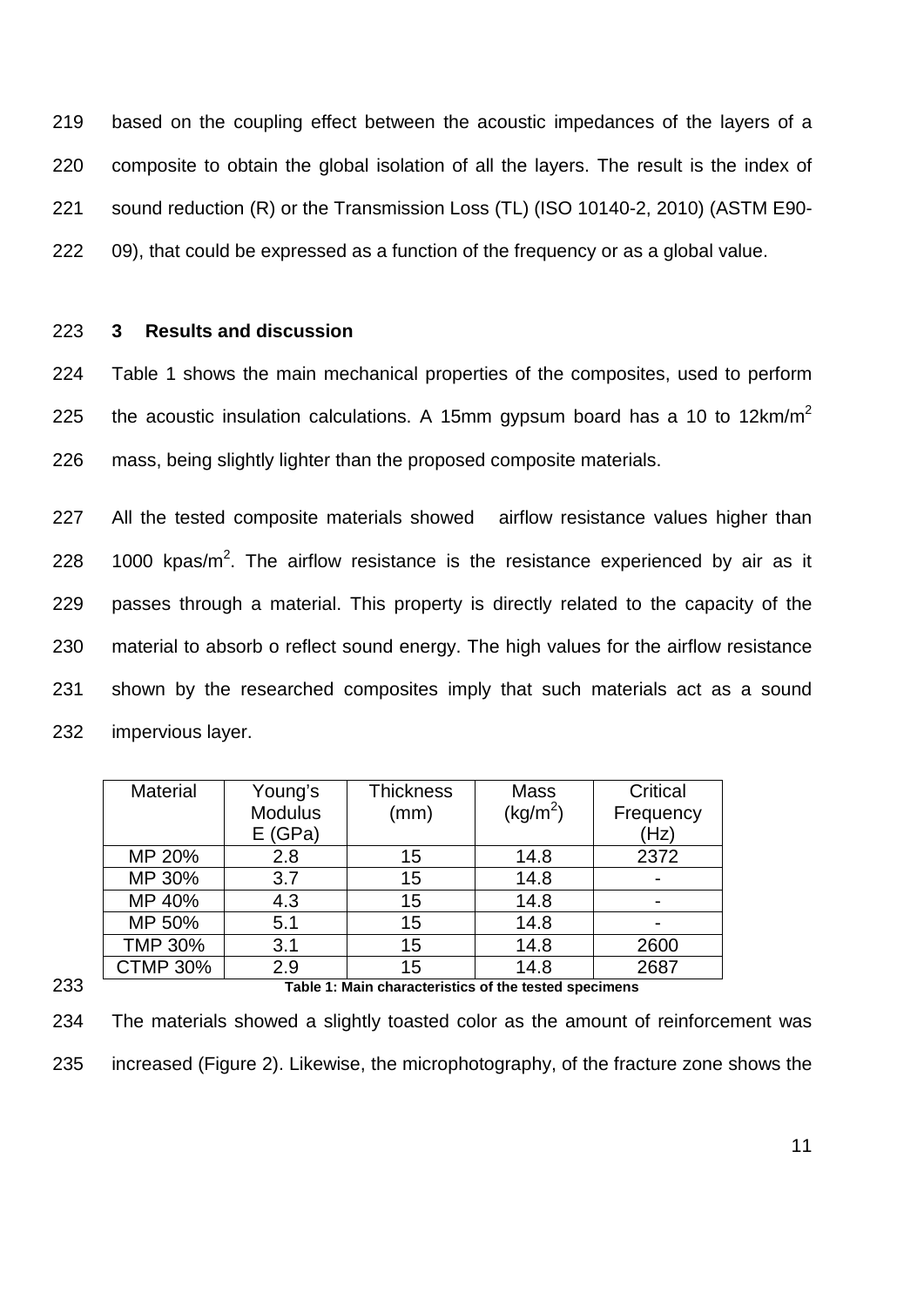- good interface between the fibers and the matrix. The material is compact and not
- porous, as the matrix totally wets the fibers.



- **Figure 2: Visual appearance of the composites and microphotography of the fracture zone in a tensile**  strength specimen.
- Figure 3 shows the Transmission Loss measured in the tested 20 to 50 wt% MP
- composite materials.



 **Figure 3: Transmission loss against the frequency for the 20 to 50% mechanical pulp polypropylene reinforced composite materials**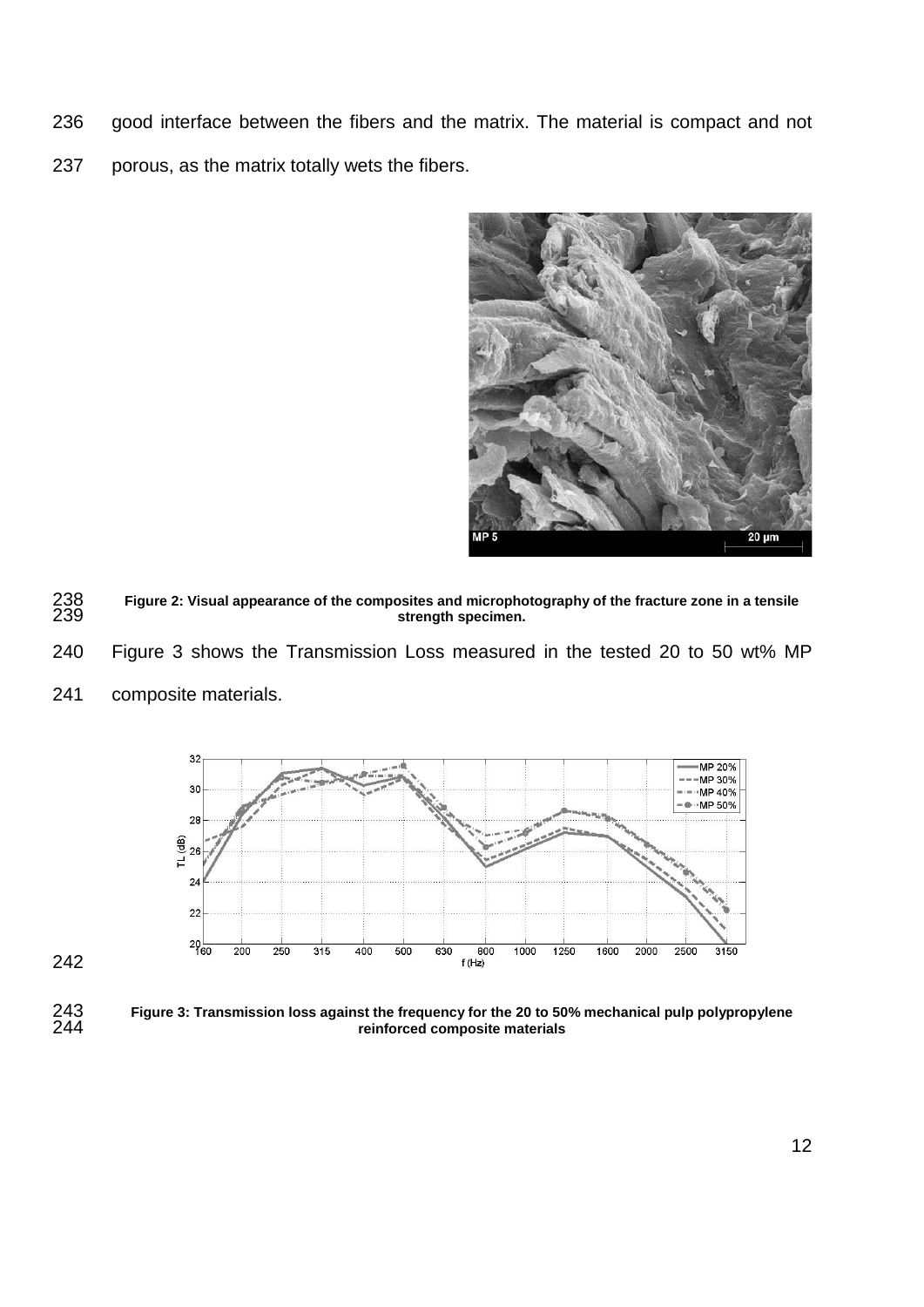Figure 4 shows the transmission loss or insulation versus the frequency. All the values were obtained under incidence normal conditions. The test were performed in the impedance tube defined in the methods section

 The results are similar for the 20 to 50 wt% MP from OPF composite materials. Nevertheless, in the case of higher sound frequencies, the composite materials with 40 to 50 wt% of MP from OPF showed higher values of sound insulation. In the case of mid to low frequencies, the values are similar for all the tested composite materials. That range of mid to low frequencies are the most interesting to have in account as are the most difficult to attenuate. Having that in account it was decided to continue the test with the composite materials with 30wt% OPF contents. Consequently, MP 30%, TMP 30% and CTMP 30% composite materials were prepared ant tested. Figure 3 compares the Transmission Loss measured for the 30 wt% MP, TMP and CTMP composite materials.



 **Figure 4: Transmission loss against the frequency for the 30% mechanical, thermomechanical and chemi-thermomechanical pulp polypropylene reinforced composite materials**

 In the case of the tested materials, the value of the transmission loses (TL) are very similar, regardless of the fiber treatment. Only the TMP 30% showed higher values for some frequencies.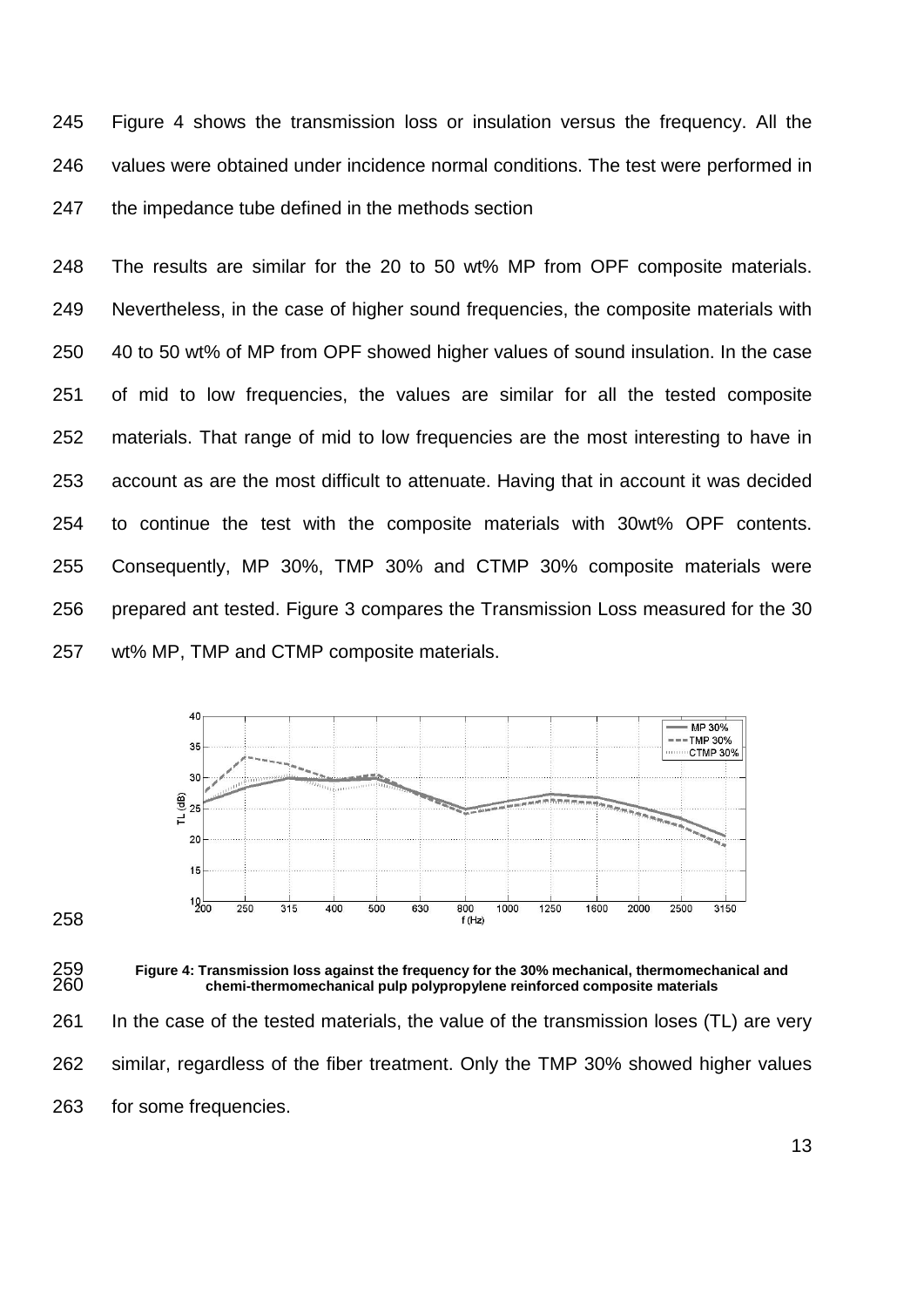Figures 5a and 5b show the value of the index of sound reduction that are the result of the numeric simulation. The calculations were made for the 30 wt% MP, TMP and CTMP composite materials, and were compared with that of a lightweight common insulation material (laminated gypsum boards). Two different simulations were made, one supposing a constant thickness for all the samples (fig. 3b), and the other presuming that the mass of all the samples was the same (fig. 4b).





 **Figure 5: Numeric simulations of the index of sound reduction for the 30% mechanical,**  thermomechanical and chemi-thermomechanical pulp polypropylene reinforced composite materials, compared with laminated gypsum boards.

273 The thikness was presumed to be of 13 mm and the mass of 13.1 kg/m<sup>2</sup>.

 The values for the Transmission Loss or insulation shown in figure 4 were obtained under difuse field conditions. The numerical methods that allow obtaining the values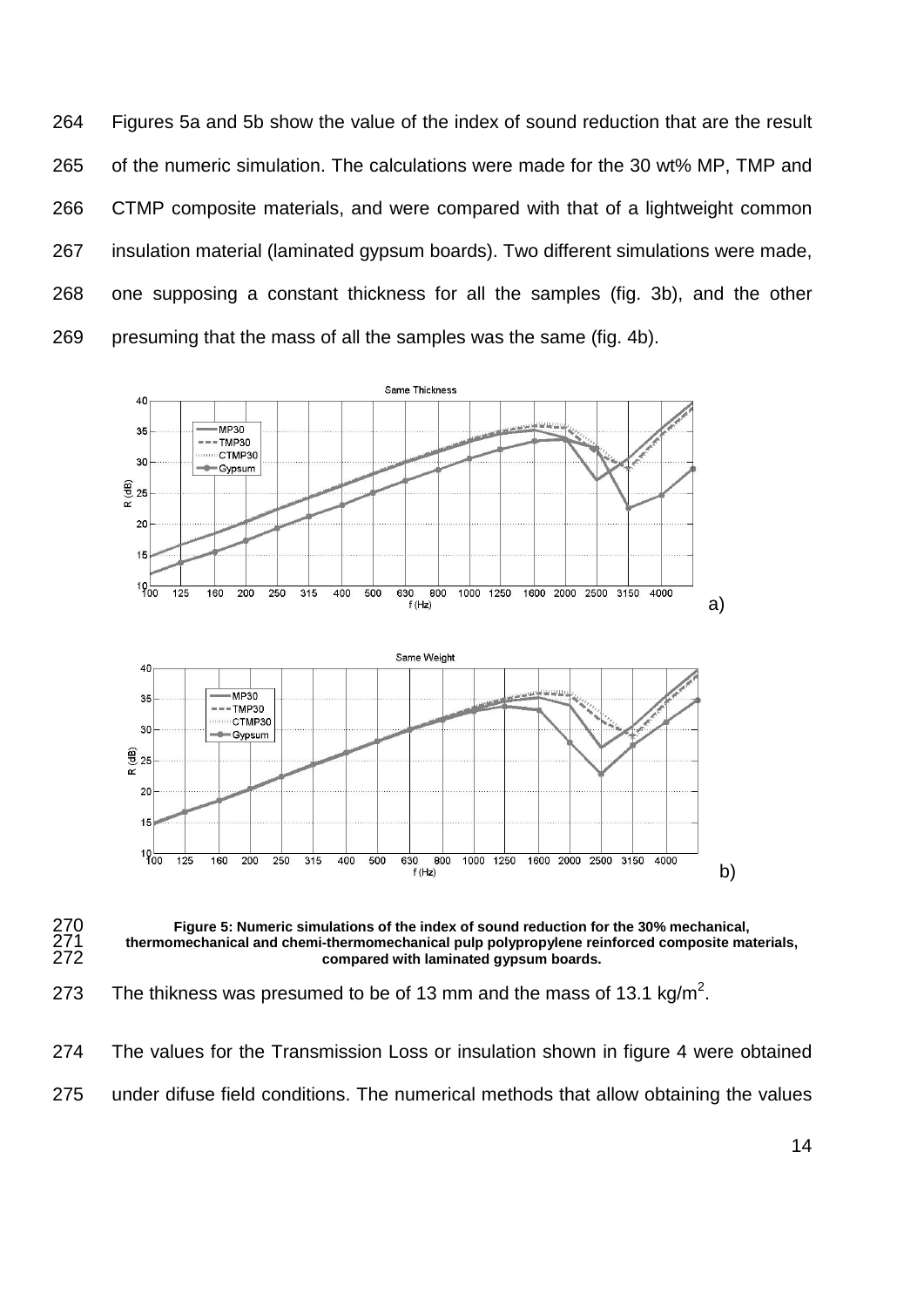require an integration limit angle [\[28\]](#page-19-0). The influence of the limit angle on the precision of the computed values is an issue of current interest. The limit angle that was used to obtain the values shown in figure 4a and 4b was 78º. It was found that all the tested materials showed a sharp decrease of the insulation property between 2000Hz and 3000Hz. These values match the critical frequency, obtained from the mechanical characterization (Table 1).

The weighted airborne sound insulation values are compared in figure 6.



## **Figure 6: Acoustic insulation, global values comparison**

 The global values of the evolution show that all the tested composite materials had higher sound attenuation index that that of the commonly used insulation materials. The values are 3dB higher in the case of the same thickness specimens, and 2dB higher for the case of same mass specimens.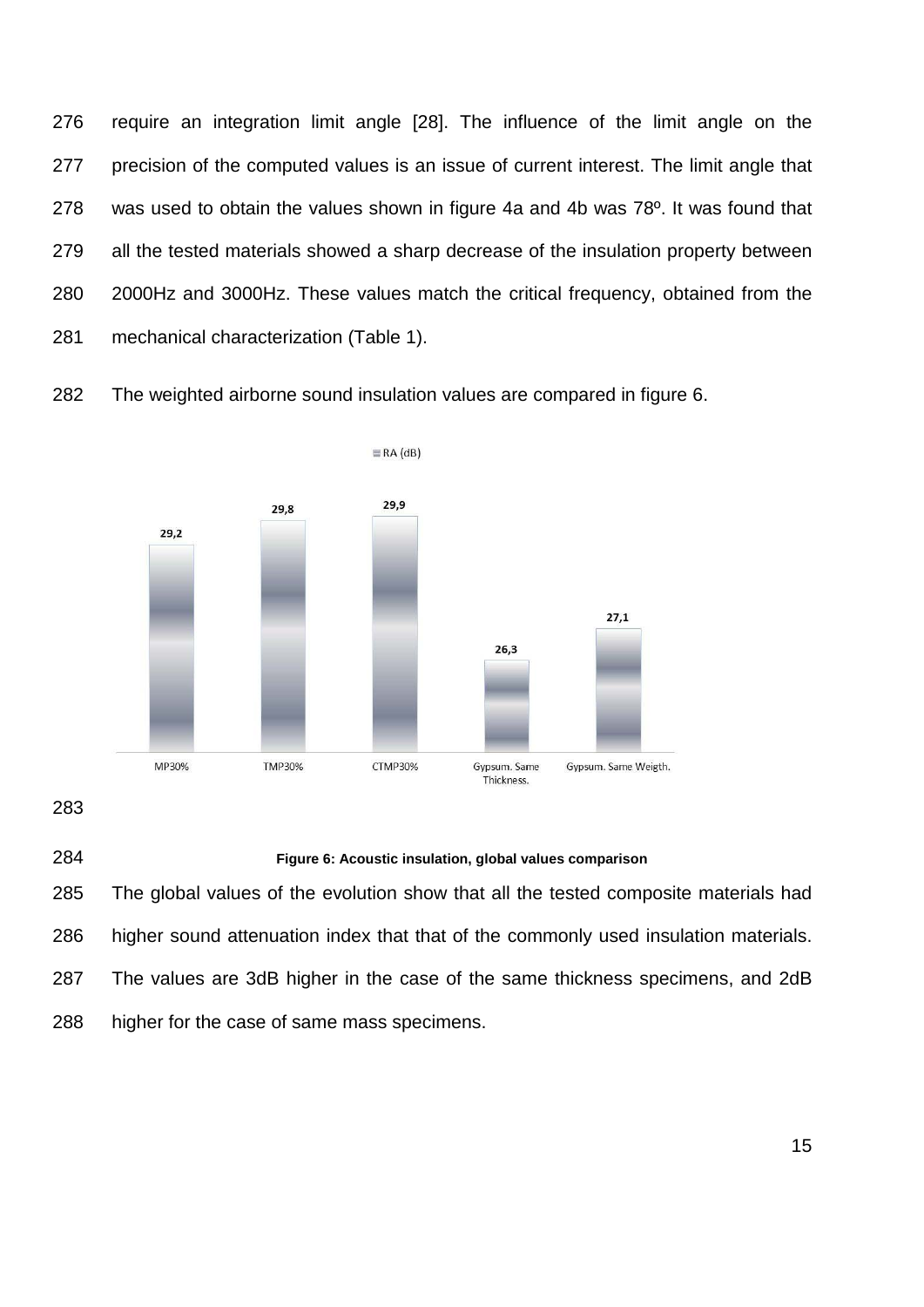#### **4 Conclusions**

 In this work, orange tree pruning fibers reinforced polypropylene composites are presented as airborne insulation solutions. The study presents the behavior of the acoustic properties ofsuch composites against aerial sound. Their mechanical properties, together with their relative lightness and their soundproofing properties, show similarities to that of the impermeable layers, like the laminated gypsum boards, commonly used by builders.

 The influence of the reinforcement contents against the acoustic properties was investigated. Reinforcement contents between 20 to 50% were tested. Likewise, it was investigated the incidence of the fiber treatments in the acoustic properties. While such treatments showed some impact on the mechanical properties, only showed a slight incidence on the acoustic ones.

 Moreover, the obtained insulation properties of the composites are compared with that of the laminated gypsum boards, commonly used as lightweight solution for building. The values were compares by frequencies and by weighted. To obtain this values, a mathematical prediction model was used. The model allowed obtaining the sound reduction index (*R*) in the diffuse field, understood as random incidence.

 The tests developed by using an impedance tube, to investigate the impact of the reinforcement content, showed that by increasing the percentage of reinforcing fibers, the insulation could increase by 2dB. The Transmission Loss increased significantly with reinforcement percentages higher that the 20%, mostly for the medium and high frequencies. It was found that for reinforcement contents higher than the 40 to 50% the soundproofing remained saturated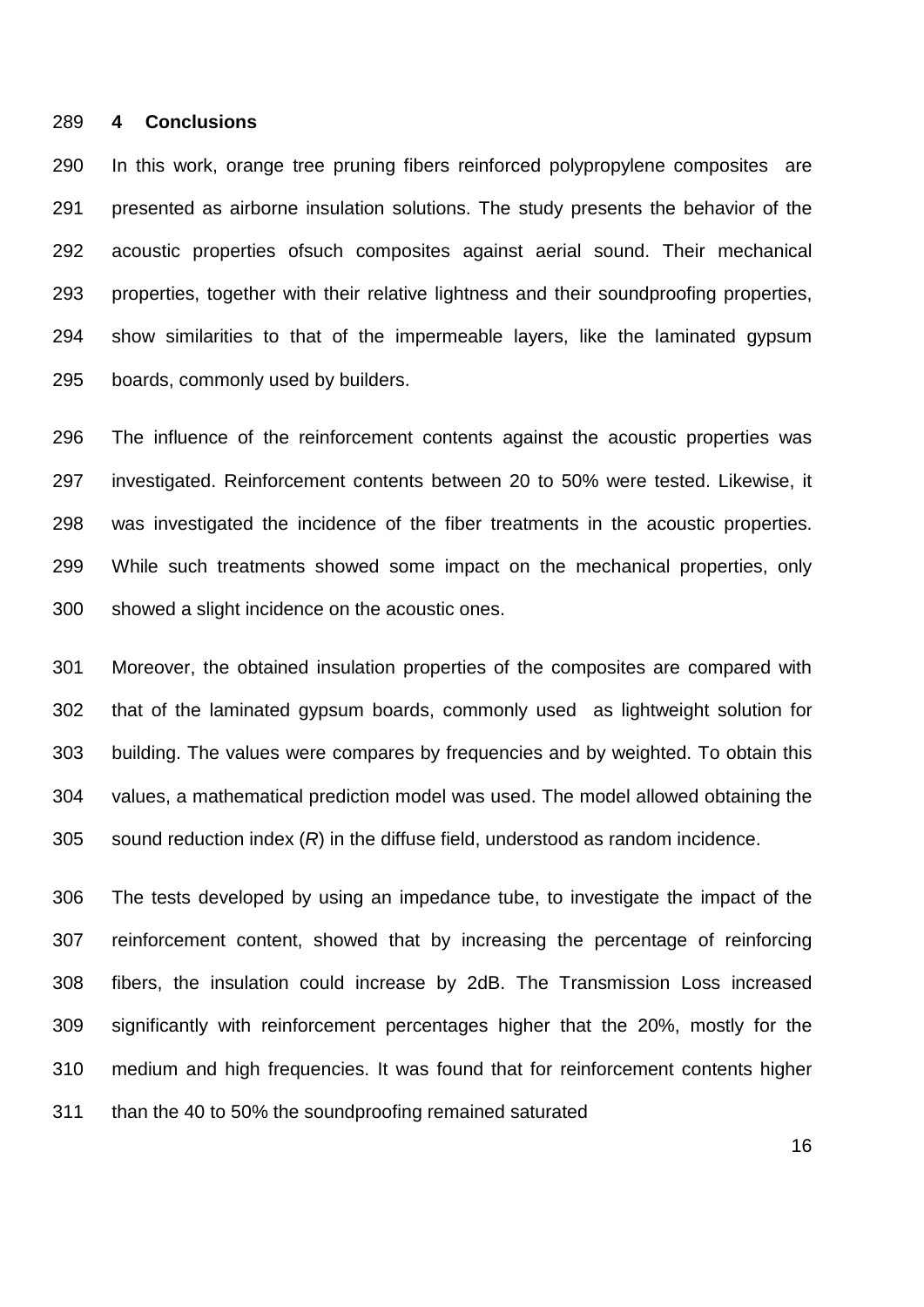Composites reinforced with a 30% of MP, TMP and CTMP fibers were submitted to test in the impedance tube. The results showed that the fibers treatment had little influence in the sound insulation properties.

 Predictive models were used to compare the acoustic properties of the composites with that of the laminated gypsum boards. Regardless of considering equal mass or equal thickness samples, the soundproofing properties, against aerial sound, of the orange tree pruning fibers reinforced composites were always superior to that of the laminated gypsum boards. Similarly, when comparing the weighted value, the composites showed properties from 2 to 3dB higher than that of the laminated gypsum boards.

 The mechanical properties of the composite materials, together with the obtained sound insulation properties, make those materials due to be used as light insulation solutions. The application this new material is especially interesting for buildings, but it is possible to use such materials in other fields, as cars or product design.

 It will be necessary to perform a lifecycle assessment to study the environmental impact of the agroforestry waste reinforced PP as light insulation solutions, in comparison with laminated gypsum boards, to find if its recyclability compensates the energy need to obtain the raw materials.

#### **References**

<span id="page-17-0"></span>331 [1] Berglund B, Lindvall T. Community noise: Center for Sensory Research, Stockholm University and 332 Karolinska Institute. World Health Organization; 1995.<br>333 [2] Berglund B, Lindvall T, Schwela DH. Guidelines for

<span id="page-17-1"></span>[2] Berglund B, Lindvall T, Schwela DH. Guidelines for community noise. Guidelines for community noise: World Health Organization; 1999.

<span id="page-17-2"></span> [3] Passchier-Vermeer W, Passchier WF. Noise exposure and public health. Environmental health perspectives. 2000;108(Suppl 1):123.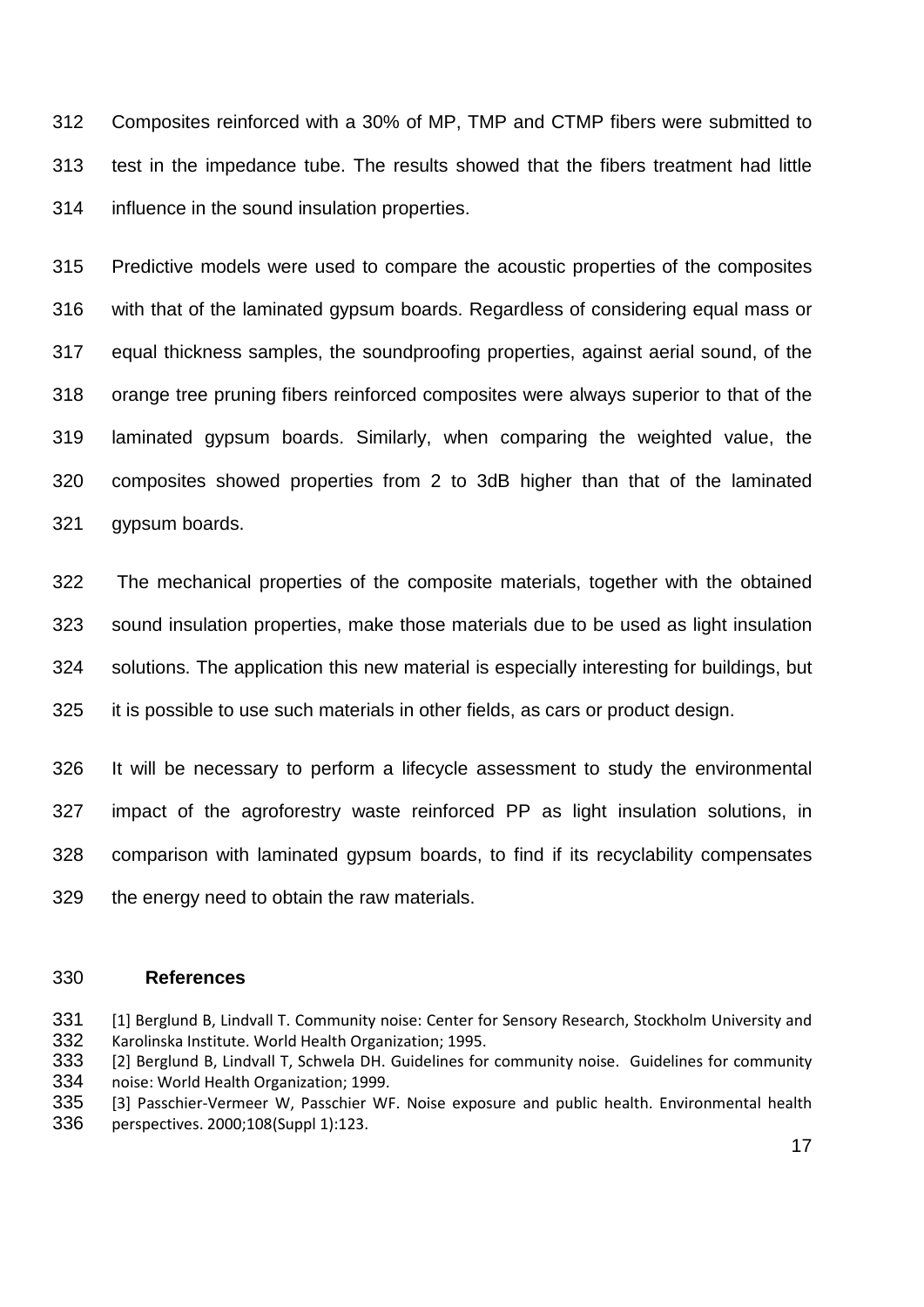- <span id="page-18-0"></span> [4] Benkreira H, Khan A, Horoshenkov K. Sustainable acoustic and thermal insulation materials from elastomeric waste residues. Chemical Engineering Science. 2011;66(18):4157-71.
- [5] Del Rey R, Alba J, Arenas JP, Sanchis VJ. An empirical modelling of porous sound absorbing materials made of recycled foam. Applied Acoustics. 2012;73(6):604-9.
- [6] Del Rey R, Alba J, Ramis J, Sanchís V. New absorbent acoustic materials from piastic bottle remnants. Materiales de construcción. 2011;61(304):547-58.
- <span id="page-18-1"></span>343 [7] Kim H, Jeon J, Lee H. Workability, and mechanical, acoustic and thermal properties of lightweight
- aggregate concrete with a high volume of entrained air. Construction and Building Materials. 2012;29:193-200.
- <span id="page-18-2"></span> [8] Garcia-Valles M, Avila G, Martinez S, Terradas R, Nogues J. Acoustic barriers obtained from industrial wastes. Chemosphere. 2008;72(7):1098-102.
- [9] Maderuelo-Sanz R, Nadal-Gisbert AV, Crespo-Amorós JE, Parres-García F. A novel sound absorber with recycled fibers coming from end of life tires (ELTs). Applied Acoustics. 2012;73(4):402-8.
- [10] Ramis J, Alba J, Del Rey R, Escuder E, Sanchís VJ. Nuevos materiales absorbentes acústicos basados en fibra de kenaf. Materiales de construcción. 2010;60(299):133-43.
- [11] Huda S, Yang Y. Composites from ground chicken quill and polypropylene. Composites Science and Technology. 2008;68(3-4):790-8.
- <span id="page-18-3"></span> [12] Mishra S, Sain M. Commercialization of Wheat Straw as Reinforcing Filler for Commodity Thermoplastics. Journal of Natural Fibers. 2009;6(1):83-97.
- <span id="page-18-4"></span>[13] Lopez JP, Mendez JA, Espinach FX, Julian F, Mutje P, Vilaseca F. Tensile Strength characteristics
- of Polypropylene composites reinforced with Stone Groundwood fibers from Softwood. BioResources. 2012;7(3):3188-200.
- <span id="page-18-5"></span> [14] Ashori A, Nourbakhsh A. Mechanical Behavior of Agro-Residue-Reinforced Polypropylene Composites. J Appl Polym Sci. 2009;111(5):2616-20.
- <span id="page-18-6"></span> [15] Thamae T, Marien R, Chong L, Wu C, Baillie C. Developing and characterizing new materials based on waste plastic and agro-fibre. J Mater Sci. 2008;43(12):4057-68.
- <span id="page-18-7"></span>363 [16] Ingard K, Dear T. Measurement of acoustic flow resistance. Journal of sound and Vibration. 1985;103(4):567-72.
- <span id="page-18-8"></span>[17] Del Rey R, Alba J, Berto L, Hervas C, Sanchis V. Construcción de un tubo de impedancia para
- la medida de las pérdidas por transmisión. VIII Congreso Ibero-Americano de Acústica. Évora. Portugal2012.
- <span id="page-18-9"></span> [18] Jung SS, Kim YT, Lee YB, Cho SI, Lee JK. Measurement of sound transmission loss by using impedance tubes. Journal of Korean Physical Society. 2008;53:596.
- [19] Pispola G, Horoshenkov KV, Asdrubali F. Transmission loss measurement of consolidated granular media (L). The Journal of the Acoustical Society of America. 2005;117:2716.
- 372 [20] Song BH, Bolton JS. A transfer-matrix approach for estimating the characteristic impedance and
- wave numbers of limp and rigid porous materials. The Journal of the Acoustical Society of America. 2000;107:1131.
- [21] Chen Y, Jiang N. Carbonized and activated non-woven as high performance acoustic materials: part II noise insulation. Textile Research Journal. 2009;79(3):213-8.
- [22] Olivieri O, Bolton JS, Yoo T. Measurement of transmission loss of materials using a standing wave tube. INTER-NOISE and NOISE-CON Congress and Conference Proceedings: Institute of Noise Control Engineering; 2006. p. 3515-22.
- <span id="page-18-10"></span> [23] Brekke A. Calculation methods for the transmission loss of single, double and triple partitions. Applied Acoustics. 1981;14(3):225-40.
- 382 [24] Davy JL. The improvement of a simple theoretical model for the prediction of the sound
- insulation of double leaf walls. The Journal of the Acoustical Society of America. 2010;127(2):841-9.
- [25] Vinokur RY. Transmission loss of triple partitions at low frequencies. Applied Acoustics.

1990;29(1):15-24.